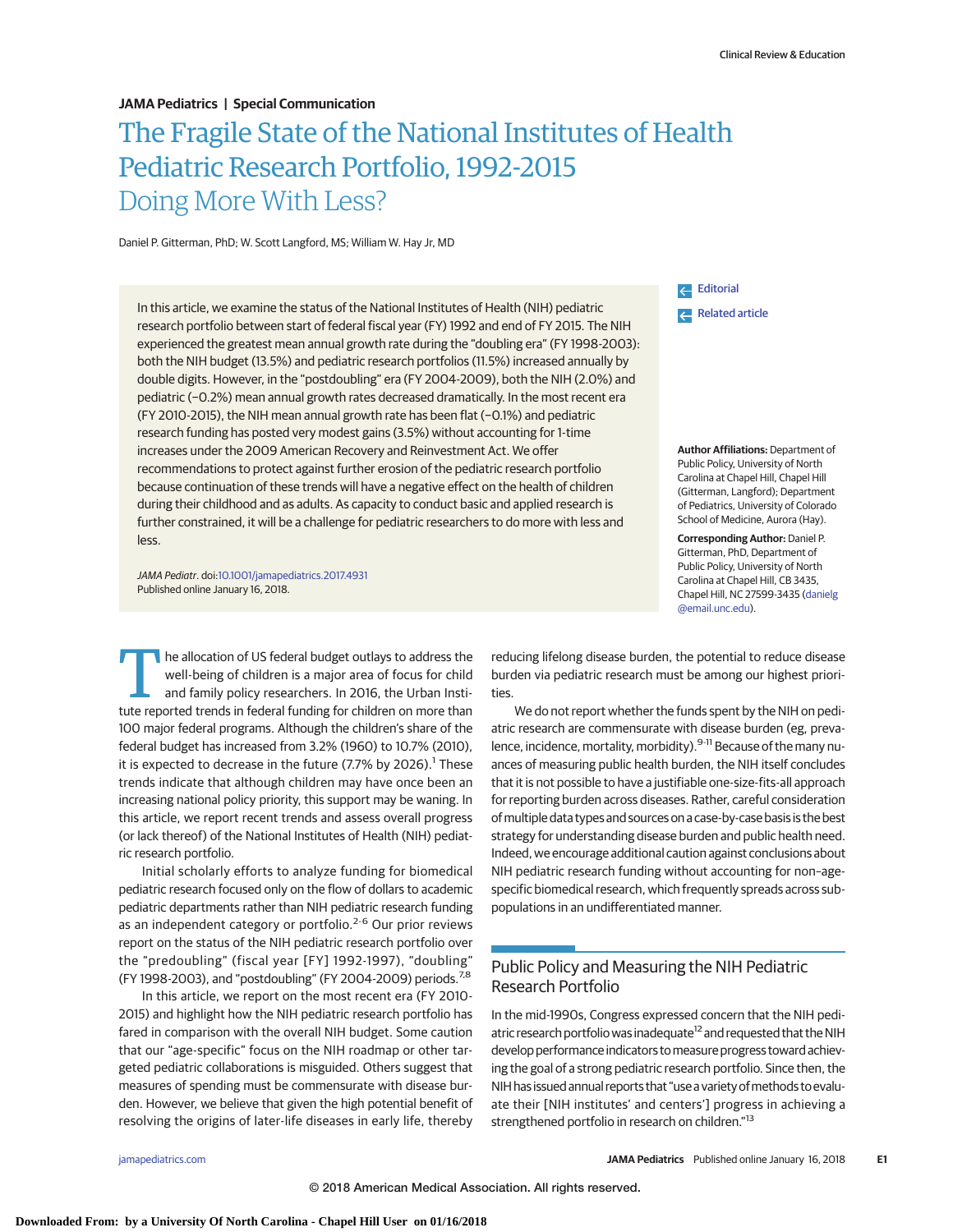



The fiscal year 2009 and 2010 figures include 1-time allocations from the 2009 American Recovery and Reinvestment Act. In 2008, the NIH adopted the

Research, Condition, and Disease Categorization system, changing the method by which it estimates pediatric research funding.

Beginning in 1995, each institute and center within the NIH began reporting the total funding of pediatric research, as well as other crosscutting research areas. Given that each institute and center report used slightly different mechanisms, this system was inconsistent. Thus, Congress requested that the NIH begin a process to provide better consistency and transparency in the reporting of all of its funded research. The new process, the Research, Condition, and Disease Categorization (RCDC) system, began in 2008 and uses text data mining along with the NIH-wide definitions to match projects to categories, reducing variability.<sup>14</sup> Thus, one should use caution in comparing pediatric and other disease-specific spending before and after implementation of the RCDC system. Pre–FY 2008 data were provided to us by the NIH Budget Office.<sup>8</sup> The RCDC data presented here were obtained via the NIH website.<sup>14</sup> These values represent the best estimates of the NIH and were consistent with data obtained from alternative sources (NIH Reporter System,<sup>15</sup> NIH internal data [National Institutes of Health, Office of Budget. Pediatric Research - FY 2008 through FY 2013 Actual Annual Funding.Obtained under the Freedom of Information Act from NIH; requested June 13, 2017; received August 17, 2017]). The terms and cutoffs for each RCDC category are modified on a regular basis, which results in considerable variation in the grants identified as pediatric. This is observed in the data presented here and by examination of individual grants each year. However, when one accounts for biomedical research and development price index and NIH budget changes, these variations are smaller. The NICHD grant data presented in later sections were obtained from several online NIH resources.<sup>16-21</sup> The data presented here were not examined using statistical analysis, thus limiting possible interpretations.

We define the pediatric research portfolio as the total funds obligated by the NIH to conduct or support pediatric research, both clinical and basic. Pediatric research has been defined by the NIH as "studies in all categories of biomedical research (basic,

clinical, epidemiologic, behavioral, prevention, treatment, diagnosis, as well as outcomes and health services) that relate to diseases, conditions, or the health/development of neonates, infants, children, and adolescents up to age 21."<sup>8</sup> Importantly, much basic research on normal development and the origins of disease is relevant to child health. The data reported here include support for research in developmental biology and clinical pediatrics as part of the NIH pediatric research portfolio, raising the possibility that any observed increase is due to increases in these areas.

In an attempt to address some of the underinvestment in the pediatric research portfolio, Congress—under the 2000 Children's Health Act (CHA)—authorized an "expansion, intensification, and coordination" of NIH activities with respect to pediatric research. The Pediatric Research Initiative (PRI) aimed to boost federal pediatric research funding, enhance collaborations in pediatric research across institutes and centers, accelerate pediatric clinical trials, and expand investment in pediatric research trainees via loan repayment programs. In the most recent era (FY 2010-2015), funding for the PRI has remained stagnant (from \$412 million to \$418 million). As part of the PRI, the NIH has produced annual reports highlighting pediatric research advances, expanded research efforts within diverse programs across the NIH, and implemented ongoing research programs.<sup>24</sup>

### The NIH and the Pediatric Research Portfolio

Figure 1reports the status of the overall NIH budgets and the pediatric research portfolio spending between FY 1992 and 2015.

In the early 1990s, overall NIH budget growth was static or contracting in real dollars.<sup>8</sup> In the "predoubling" era (FY 1993-1997), the mean annual growth rate of the NIH budget (7.5%) exceeded that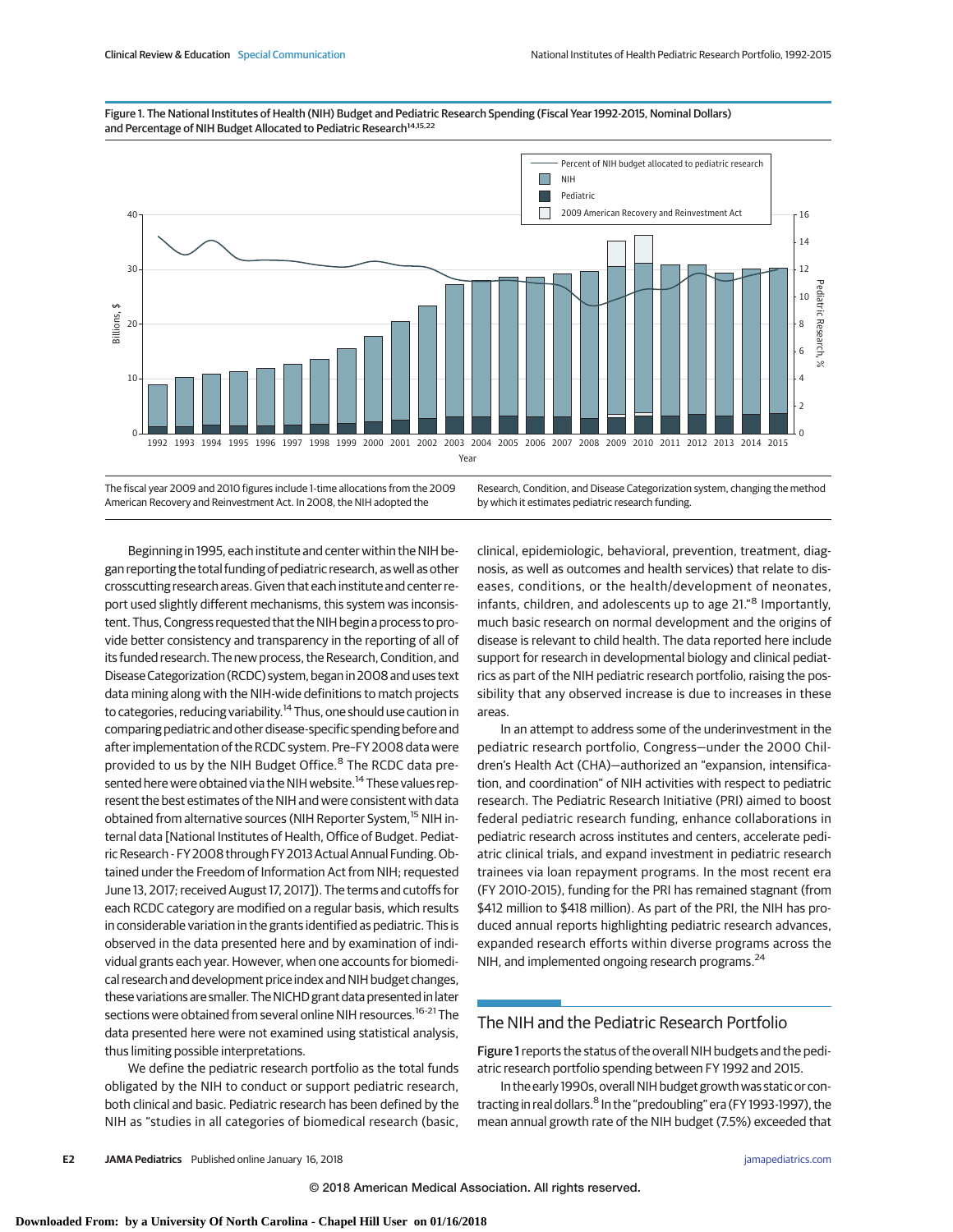



Data show percent change over previous fiscal year in nominal dollars.



Figure 3. National Institutes of Health Pediatric Research Portfolio by Institute/Center, Fiscal Year 2015<sup>15</sup>

National Institutes of Health pediatric funding was \$3.63 billion (fiscal year 2015). All others include the following: National Eye Institute, 2.4%; National Institute on Deafness and Other Communication Disorders, 2.1%; National Institute of Arthritis and Musculoskeletal and Skin Diseases, 1.8%; National Institute of General Medical Sciences, 1.6%; National Human Genome Research Institute, 1.2%; National Institute on Minority Health and Health Disparities, 0.8%; National Institute of Nursing Research, 0.7%; National Institute on Aging, 0.4%; National Institute of Biomedical Imaging and Bioengineering, 0.4%; National Center for Advancing Translational Sciences, 0.3%; John E. Fogarty International Center, 0.2%; National Center for Complementary and Integrative Health, 0.1%. NCI indicates National Cancer Institute; NHLBI, National Heart, Lung, and Blood Institute; NIAAA, National Institute on Alcohol Abuse and Alcoholism; NIAID, National Institute of Allergy and Infectious Diseases; NICHD, Eunice Kennedy Shriver National Institute of Child Health and Human Development; NIDA, National Institute on Drug Abuse; NIDCR, National Institute of Dental and Craniofacial Research; NIEHS, National Institute of Environmental Health Sciences; NIMH, National Institute of Mental Health; NINDS, National Institute of Neurological Disorders and Stroke; OD, Office of the Director.

of pediatric research (4.8%). The proportion of NIH research devoted to pediatrics declined from 13.1% to 12.6%.

In the late 1990s, Congress (and former President Clinton) agreed to double federal funding for the NIH over a 5-year period (FY 1998-2003). This represented an extraordinary political commitment as the NIH budget had only doubled every 10 years over the previous 4 decades. Although pediatric research funding increased substantially (82.3%) during this period, the NIH mean annual growth rate (13.5%) exceeded that of pediatric research (11.5%).

Thus, growth was not equitable and the proportion of the total NIH budget devoted to the pediatric research portfolio decreased from 12.3% to 11.3%.

Figure 2 reports the annual growth rates of both the pediatric research portfolio and overall NIH appropriations. After the doubling period, the NIH became particularly vulnerable to static funding levels. For example, during the "postdoubling" era (FY 2004-2009), the mean annual growth rates increased at markedly lower rates (NIH, 2.0%; pediatric, −0.2% without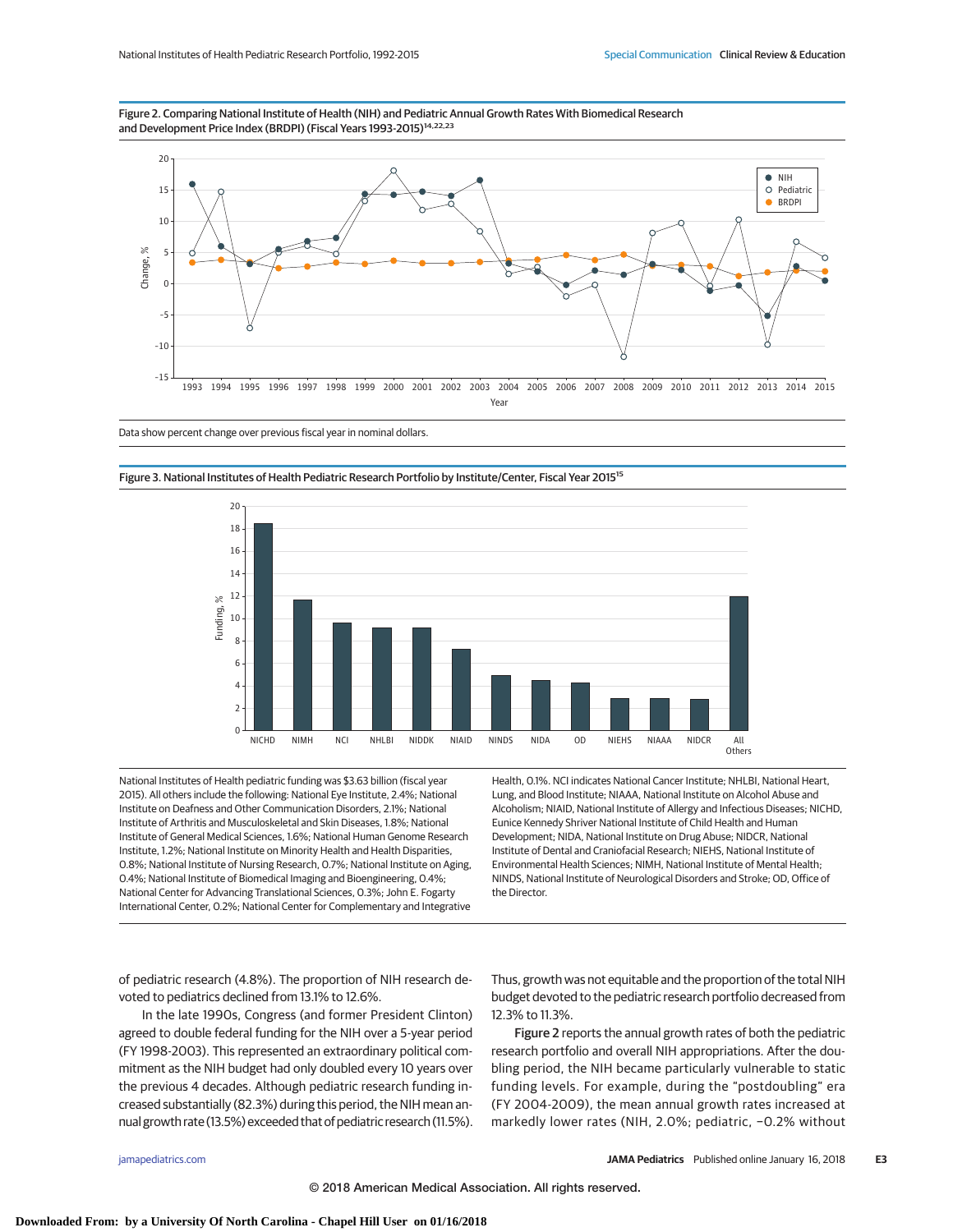Figure 4. Eunice Kennedy Shriver National Institute of Child Health and Human Development Success Rates by Grant Types (Fiscal Year 2010-2015)16



K08 indicates Mentored Clinical Scientist Research Career Development Awards; K23, Mentored Patient-Oriented Research Career Development Award; F32, Ruth L. Kirschstein Postdoctoral Individual National Research Service Award; R01, Research Project Grants.

American Reinvestment and Recovery Act). In the most recent era (FY 2010-2015), mean annual growth rates have been weak (NIH, −0.1%; pediatric, 3.5% without American Reinvestment and Recovery Act), although the percentage of the NIH budget spent on pediatric research, excluding the American Reinvestment and Recovery Act, has rebounded modestly (from 10.5% to 12.0%).

Weak and inconsistent annual growth since 2004 has led to failure to keep pace with biomedical research and development price index rates (3.1%), considerably reducing the buying power of each portfolio (overall, −22.1%; pediatric, −16.0%). This indicates substantial declines in research capacity for researchers overall, as well as those interested in pediatrics.

## The Distribution of Pediatric Research Within the NIH Budget, FY 2015

The pediatric research portfolio is distributed across the NIH, with pediatric-related research reported by 25 institutes and centers each year. Although the NICHD is characterized as the principal institute for the "profession of pediatric research," Figure 3 shows that the NICHD accounted for only 18.5% of total pediatric research funding in FY 2015. Furthermore, in FY 2015, just more than half of the NICHD's overall budget (\$1.26 billion) was awarded to pediatric research. It is important to note that the NICHD's pediatric funding totals exclude reproductive, behavioral, demographic, and rehabilitation research not specifically aimed at improving the health of pediatric populations.

Although the NICHD funds the largest amount of pediatric research, some notable trends have occurred with respect to pediatric funding in other institutes. Between 2010 and 2015, declines were observed in the share of pediatric research funded by the NICHD (from 19.2% to 18.5%) and the National Institute on Drug Abuse (the 6.4% to 4.5%), while considerable increases were observed at the National Cancer Institute (from 5.2% to 9.6%) and the National Institute of Diabetes and Digestive and Kidney Diseases (from 7.8% to 9.2%).

# The Case of the NICHD Budget and Its Effect on the Individual Pediatric Researcher

In themost recent era (FY 2010-2015), themean annual growth rate of the NICHD budget has decreased (-0.1%). The anemic (and negative) NICHD annual growth rates have had a considerable effect on researchers, especially when accounting for biomedical inflation. Although the number of grants has remained relatively constant, the individual pediatric researcher is facing a reduced capacity to train for and conduct research when funded.

Figure 4 reports the success rate of key award types within the NICHD. Success rates are the proportion of reviewed applications that receive funding. The success rates for each award type have decreased since 2010, indicating the increasing difficulty of obtaining financial support across career stages.

Although our analysis focuses on trends in NICHD awards, it is important to note that other institutes make ample contributions to the pediatric research portfolio, as demonstrated by the number of pediatric grants awarded in FY 2015 to institutes and centers outside the NICHD (6260 of 7760 total). However, given the importance of the NICHD to pediatric research, the primary focus of this analysis is grants awarded by the NICHD. We focus our attention on the most recent period, between FY 2010 and 2015. To illustrate these trends, the values for FY 2010 and 2015 are presented. Trends in research career development awards (K-awards) reveal that over this period the number of funded awards decreased (overall, from 295 to 252; new, from 63 to 50), although the funding provided per award (from \$142 111 to \$156 921) increased slightly. The payline (the percentile below which grants are projected to be funded) for competing K award applications decreased over this period (from 30% to 16%), reflecting the increasing competition for these awards. The percentage of funded "new" K08 awards declined (from 56.3% to 14.3%), reflecting a decline in awards (from 9 to 3), similar to the decline in the percentage of funded K23 awards (from 40.0% to 17.8%), a trend driven by award reductions (from 21 to 13). These trends followed a substantial successful effort on the part of the NICHD to expand the types of K awards. Overall, these trends are a barrier to clinical academic pediatric trainees interested in pursuing a research career.

Similarly, success rates for NICHD institutional training grants (T32s) supporting research and academically oriented pediatric trainees declined (from 30.0% to 26.1%), another trend driven by reductions in the number of awards (from 24 to 12). Furthermore, the number of positions funded via this mechanism declined at the predoctoral (from 398 to 272) and postdoctoral (from 304 to 243) levels. The number of postdoctoral National Research Service Award (NRSA) "individual" fellowships (F32s) declined (31 to 13), causing a decrease in application success rate (from 26.3% to 11.6%). Furthermore, NIH NRSA stipends have remained stagnant (predoctoral, from \$21 180 to \$22 920; postdoctoral, from \$37 740 to \$42 840). This either deters young physician scientists, or shifts costs to institutions, should they attempt to keep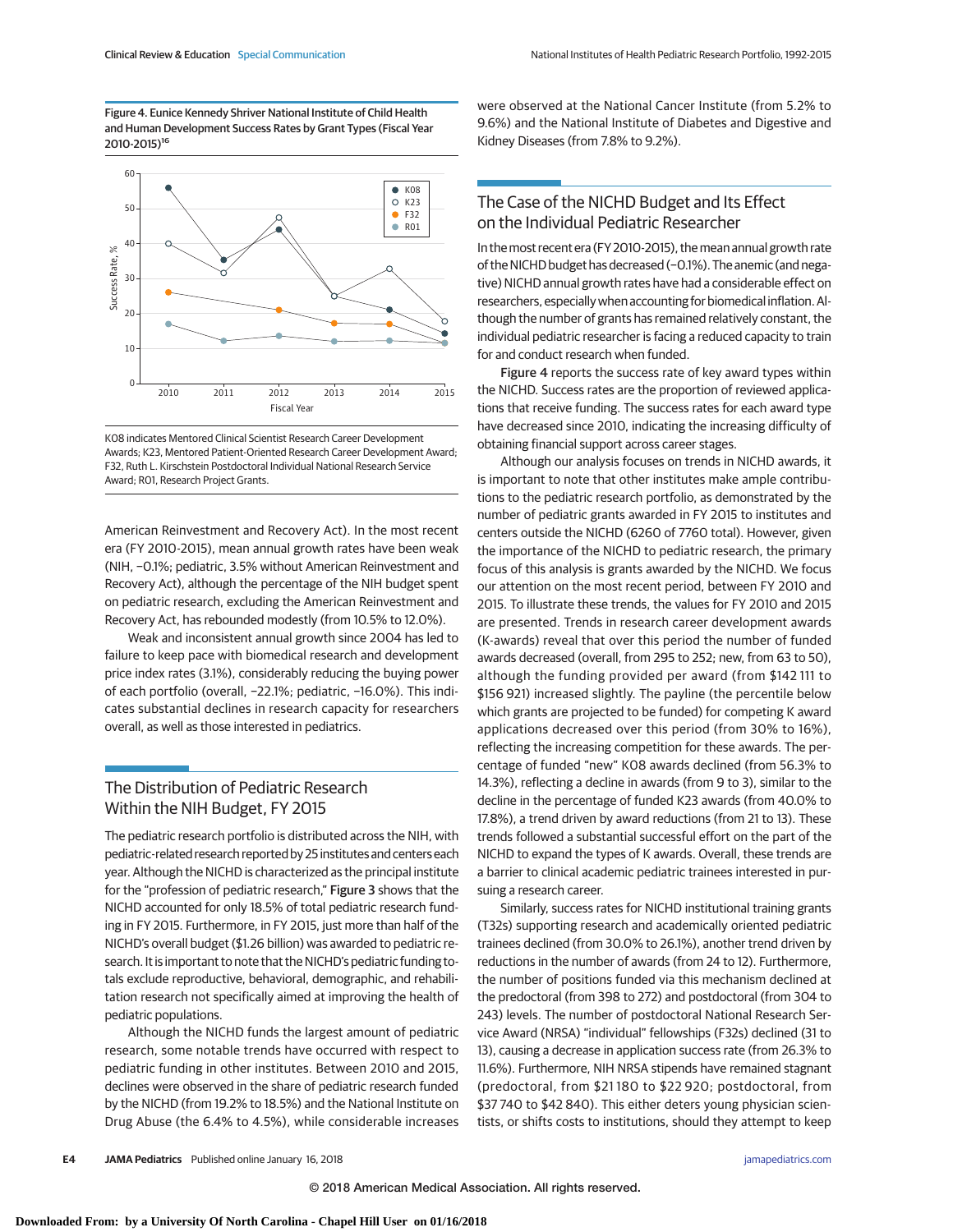up with, or exceed, inflation. A small reduction in the number of new applicants (from 424 to 377, 2010-2014) for Loan Repayment Program–Pediatric Research grants has driven a modest rebound in success rates (from 37.5% to 40.5%) despite a reduction in the number of new grants funded (from 159 to 153). It is discouraging that the driving force for this increased success is a decline in the number of applications.

With respect to R01 grants, the funding payline at NICHD declined (from 13% to 9%). Declines in awards (from 177 to 153) coupled with an increase in the number of applications (from 1157 to 1313) have reduced the success rate (from 17.0% to 11.7%). This continues the previously observed decline.

In contrast, modest gains have been observed in terms of funding for the NIH exploratory developmental research grant awards (R21s) at the NICHD (total, from 166 to 217; new, from 89 to 101). R21 success rates at the NICHD, however, have declined (from 10% to 8%) due to an increase in the number of applications (from 888 to 1187). Correspondingly, the payline for this mechanism has decreased (from 13% to 9%). The NICHD now only accepts R21 applications in response to institute-specific NIH requests for applications, similar to other institutes, an effort partly aimed at reducing applications that do not reflect the specific scientific areas of emphasis at the NICHD. This approach likely will reduce overall R21 applications to the NICHD and perhaps other institutes. Whether this will increase funding success rates remains uncertain, as well as whether the number of grants in response to specific requests for applications would increase or not.

Notably, success rates for all competing Program Project (P01) grants declined over this period (from 36.0% to 18.8%), a reflection of a reduction in the number of awards (from 10 to 6). Additionally, paylines have decreased (from 13% to 8%). The impact of reduced support for this mechanism on the typical scientist funded through the NICHD is not clear.

In general, lower cutoff scores (ie, lower or better scores are needed to achieve funding) indicate increases in principal investigators applying for funding from the same pot of money. Alternatively, it may indicate an increased emphasis on the grant type of interest, leading to increased funding. Concurrently, study sections have been encouraged to broaden the scoring range of grants discussed at study section meetings, which theoretically should increase the cutoff scores.

These trends indicate that the likelihood of successfully obtaining the funding required to complete training and transition to career development and independent investigation has been reduced for pediatric researchers. These trends are particularly discouraging for young pediatricians considering research careers.

#### Conclusions and Recommendations

Clearly, the NIH pediatric research portfolio is in a fragile state, demanding fewer pediatric researchers to do more with less and less. To protect against further erosion and strengthen investments in pediatric research, several recommendations are appropriate.

The original intent of the PRI was to support pediatric research with "dedicated, identifiable dollars that represented new funding,"<sup>8(p467)</sup> indicating that in the future specific allocations would be made for this initiative. However, a key staffer with knowledge of the original CHA debate noted that the intention of the CHA was not to make earmarked appropriations but to allocate dollars from within the overall NIH budget to fund research consistent with the PRI. In any event, no funds have been appropriated by Congress specifically for the PRI since 2000.<sup>8</sup>

Thus, the current PRI is funded with (1) a 1-time NIH Director Discretionary Fund Distribution (FY 2002, \$5 million) and (2) grants funded within an institute's or center'sexisting annual budget. To fulfill the goal of providing "dedicated, identifiable dollars that represent new funding" in the reporting year, making specific appropriations to the PRI is the only mechanism by which the PRI can expand beyond its fixed percentage of the overall pediatric research funding portfolio.

Given the relatively constant proportion of the NIH budget devoted to pediatric research, the inclusion of children in relevant clinical research is key. Several programs will play an important role in remedying this issue. For example, the 21st Century Cures Act<sup>25</sup> includes a mandate to the NIH to include pediatric populations in research studies involving human subjects. In response, the NIH held a workshop including experts in clinical research to focus on how to meet this new mandate for inclusion of appropriate age groupings, specifically including children of all ages, in clinical research. The effective implementation of this mandate will be important with respect to future pediatric clinical research.

Moreover, the National Pediatric Research Network Act<sup>26</sup> was approved by Congress and signed into law by former President Obama in 2013. The purposewas to provide funds for research infrastructure specific to pediatric researchat competitively successfulacademic institutions, similar to the NIH-National Cancer Institute Cancer Centers. To date, however, this congressional action has not received specific appropriations and remains an unfunded mandate, much like the PRI. Funding pediatric research acts and initiatives that actually are law should be a first priority.

It is important to note that the NIH developed the new National Center for Advancing Translational Sciences to support clinical and translational research, education, training, and collaborations among funded institutions through Clinical Translational Science Awards (CTSAs). Specific funding for pediatric research and training in these areas has not been included, however, despite the admonition to include focus on pediatric research and child health by the National Academy of Medicine.<sup>27</sup> Specific funding for the unique requirements of pediatric clinicaland translational researchand training of pediatric physician scientists through the CTSAs would be a major advance in promoting child health.

After elimination of the National Children's Study, funding was redirected to 2 initiatives, the Environmental Influences on Child Health Outcomes (ECHO) project and an expansion of the Institutional Development Award (IDeA) program. The ECHO program has objectives similar to those of the National Children's Study, although it attempts to reduce costs by using existing cohorts and narrowing the scientific focus of research.<sup>28-31</sup> The IDeA program aims to enhance access to clinical trials for underrepresented categories of children.<sup>32</sup>

The IDeA program seeks to fulfill its goals by means of 2 funding mechanisms: (1) funding research centers in states with historically low NIH funding and (2) funding logistical support such that well-funded states may recruit patients from poorly funded states. The expansion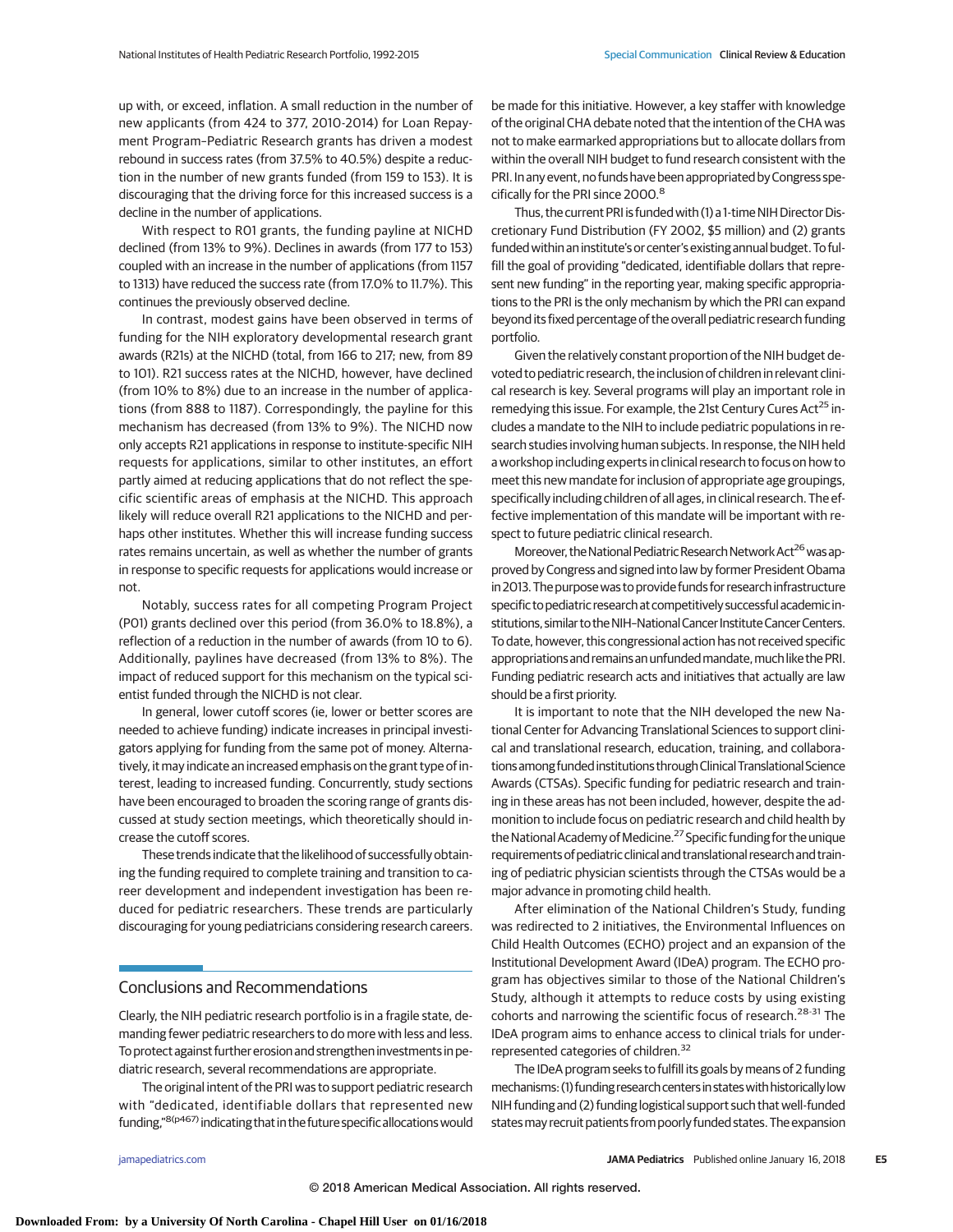of the IDeA program fulfills goals similar to those of the National Pediatric Research Network Act. Thus, although this act has become, in effect, an unfunded mandate, its goals may be ultimately met.

Funding of training awards is particularly important to sustaining the pipeline of the next generation of pediatric researchers. As noted by the American Academy of Pediatrics in their Blueprint for Children, "funding new and emerging scientists is absolutely essential to ensure that important scientific advances will continue to be made in the future."33(p35)

# The Life Cycle and the Return on the NIH Pediatric Research Investment

Sadly, we document declining pediatric research support across much of the NIH, despite strong evidence of major benefits to child health.<sup>5,34-36</sup> Furthermore, the benefits, including improved health, reduced financial costs, and enhanced determinants of productivity, continue over the lifespan.<sup>37-40</sup>

Data clearly demonstrate that adult health risks (eg, obesity) are influenced by life events before and throughout pregnancy, as well as during childhood (eg, fetal growth disorders). Thus, in recognition of this relationship, funding support also should enhance research done in conjunction with obstetricians and maternal-fetal medicine specialists. Furthermore, enhanced funding support to investigate the relationship between genetic variation and disease risk is key.

There could be many ways in which, separate from NIH funding, pediatric research could be promoted (ie, local institutional support and mentoring). However, NIH support remains the principal mechanism for research support, especially at academic institutions. Without it, there would be little reason to encourage early-career academicians to aim for a research career. Moreover, NIH and federal research support has produced outstanding accomplishments in child health.<sup>41,42</sup> If properly funded, pediatric researchers could expand even more on such accomplishments and improve child health and the health of the US population even more.

Although some novel programs promise to expand our capacity to study pediatric conditions (eg, the ECHO program), overall, our conclusion is that currently the pediatric biomedical research landscape at NIH is increasingly bleak, and there is an urgent and fundamentally important need to reverse current trends and work toward increasing future support for pediatric biomedical research at the NIH. To achieve this, pediatricians will need to offer novel pieces of evidence and theoretical arguments demonstrating the long-term health benefits for the adults of tomorrow to be gained by improving the health of our current pediatric populations. In sum, to ensure the improved health of our future children, during their childhood and as adults, it is imperative that national policymakers, particularly members of Congress, the administration, and the NIH work with the pediatric research and clinical community to prioritize increasing investments in both basic and clinical pediatric research.

#### ARTICLE INFORMATION

**Accepted for Publication:** November 3, 2017. **Published Online:** January 16, 2018.

doi[:10.1001/jamapediatrics.2017.4931](http://jama.jamanetwork.com/article.aspx?doi=10.1001/jamapediatrics.2017.4931&utm_campaign=articlePDF%26utm_medium=articlePDFlink%26utm_source=articlePDF%26utm_content=jamapediatrics.2017.4931) **Conflict of Interest Disclosures:** None reported.

**Funding/Support:** Dr Hay is supported by National Institutes of Health grants K12 HD068372, T32 HD007186, and UL1TR001082.

**Role of the Funder/Sponsor:** The funders had no role in the design and conduct of the study; collection, management, analysis, and interpretation of the data; preparation, review, or approval of the manuscript; and decision to submit the manuscript for publication.

**Additional Contributions:** We acknowledge the excellent research assistance of Haley Schilly, a public policy undergraduate student at University of North Carolina at Chapel Hill. She was compensated for her time by the Lambeth Distinguished Chair Research Fund.

#### **REFERENCES**

**1**. Edelstein S, Hahn H, Issacs JB, Steele E, Steuerle CE. Kids' Share 2016: Federal Expenditures on Children Through 2015 and Future Projections. September 2016. [https://www.urban.org/research](https://www.urban.org/research/publication/kids-share-2016federal-expenditures-children-through-2015-and-future-projections/view/full_report) [/publication/kids-share-2016federal-expenditures](https://www.urban.org/research/publication/kids-share-2016federal-expenditures-children-through-2015-and-future-projections/view/full_report) [-children-through-2015-and-future-projections](https://www.urban.org/research/publication/kids-share-2016federal-expenditures-children-through-2015-and-future-projections/view/full_report) [/view/full\\_report.](https://www.urban.org/research/publication/kids-share-2016federal-expenditures-children-through-2015-and-future-projections/view/full_report) Accessed July 18, 2017.

**2**. Stiehm ER. Pediatric research: National Institutes of Health support in the 'steady-state' decade, 1983-1993. [Arch Pediatr Adolesc Med](https://www.ncbi.nlm.nih.gov/pubmed/8790130). [1996;150\(9\):971-974.](https://www.ncbi.nlm.nih.gov/pubmed/8790130)

**3**. McCabe LL. National Institutes of Health support for research and training: future of pediatrician scientists. [Arch Pediatr Adolesc Med](https://www.ncbi.nlm.nih.gov/pubmed/9743027). 1998;152(9): [839-842.](https://www.ncbi.nlm.nih.gov/pubmed/9743027)

**4**. Holdsworth MT. Pediatric drug research—the road less traveled. [Ann Pharmacother](https://www.ncbi.nlm.nih.gov/pubmed/12659620). 2003;37(4): [586-591.](https://www.ncbi.nlm.nih.gov/pubmed/12659620)

**5**. Shurin SB, Castle VP. Pediatric research impacts and benefits from all of biomedical science. [J Pediatr](https://www.ncbi.nlm.nih.gov/pubmed/24973158). [2014;165\(1\):4-5.](https://www.ncbi.nlm.nih.gov/pubmed/24973158)

**6**. Shurin SB, Castle VP. United States biomedical research impacting child health and the growth of the National Institutes of Health funding to pediatric departments and children's hospitals. J Pediatr[. 2014;164\(6\):1248-1249.e1.](https://www.ncbi.nlm.nih.gov/pubmed/24855924)

**7**. Gitterman DP, Greenwood RS, Kocis KC, Mayes BR, McKethan AN. Did a rising tide lift all boats? the NIH budget and pediatric research portfolio. [Health](https://www.ncbi.nlm.nih.gov/pubmed/15371375) Aff (Millwood)[. 2004;23\(5\):113-124.](https://www.ncbi.nlm.nih.gov/pubmed/15371375)

**8**. Gitterman DP, Hay WW Jr. That sinking feeling, again? the state of National Institutes of Health pediatric research funding, fiscal year 1992-2010. Pediatr Res[. 2008;64\(5\):462-469.](https://www.ncbi.nlm.nih.gov/pubmed/18787420)

**9**. Sampat BN, Buterbaugh K, Perl M. New evidence on the allocation of NIH funds across diseases. Milbank Q[. 2013;91\(1\):163-185.](https://www.ncbi.nlm.nih.gov/pubmed/23488714)

**10**. Gillum LA, Gouveia C, Dorsey ER, et al. NIH disease funding levels and burden of disease. [PLoS](https://www.ncbi.nlm.nih.gov/pubmed/21383981) One[. 2011;6\(2\):e16837.](https://www.ncbi.nlm.nih.gov/pubmed/21383981)

**11**. Gross CP, Anderson GF, Powe NR. The relation between funding by the National Institutes of Health and the burden of disease. [N Engl J Med](https://www.ncbi.nlm.nih.gov/pubmed/10369852). [1999;340\(24\):1881-1887.](https://www.ncbi.nlm.nih.gov/pubmed/10369852)

**12**. HR Rep No. 209 (1995).

**13**. US Department of Health and Human Services. Report on NIH Pediatric Research. Public Health Service, NIH. Washington, DC: National Institutes of Health; 1996.

**14**. US Department of Health and Human Services. Estimates of Funding for Various Research, Condition, and Disease Categories (RCDC). National Institutes of Health. [https://report.nih.gov](https://report.nih.gov/categorical_spending.aspx) [/categorical\\_spending.aspx.](https://report.nih.gov/categorical_spending.aspx) Published July 3, 2017. Accessed 19 October 2017.

**15**. US Department of Health and Human Services. NIH Reporter. National Institutes of Health. [https://projectreporter.nih.gov/reporter](https://projectreporter.nih.gov/reporter.cfm) [.cfm.](https://projectreporter.nih.gov/reporter.cfm)Updated October 14, 2017. Accessed October 19, 2017.

**16**. US Department of Health and Human Services. Funding Facts. National Institutes of Health. [https://report.nih.gov/fundingfacts/fundingfacts](https://report.nih.gov/fundingfacts/fundingfacts.aspx) [.aspx.](https://report.nih.gov/fundingfacts/fundingfacts.aspx) Updated August 29, 2014. Accessed September 15, 2017.

**17**. US Department of Health and Human Services. Funding Strategies: NICHD. National Institutes of Health. [https://www.nichd.nih.gov/grants-funding](https://www.nichd.nih.gov/grants-funding/policies-strategies/strategies/Pages/default.aspx) [/policies-strategies/strategies/Pages/default.aspx.](https://www.nichd.nih.gov/grants-funding/policies-strategies/strategies/Pages/default.aspx) Published May 24, 2017. Accessed May 24, 2017.

**18**. US Department of Health and Human Services. Report Catalog. National Institutes of Health. [https://report.nih.gov/catalog.aspx.](https://report.nih.gov/catalog.aspx) Updated November 28, 2012. Accessed October 19, 2017.

**19**. US Department of Health and Human Services. Ruth L. Kirschstein National Research Service Award (NRSA) Stipends, Tuition/Fees and Other Budgetary Levels Effective for Fiscal Year 2015. National Institutes of Health. [https://grants.nih.gov](https://grants.nih.gov/grants/guide/notice-files/NOT-OD-15-048.html)